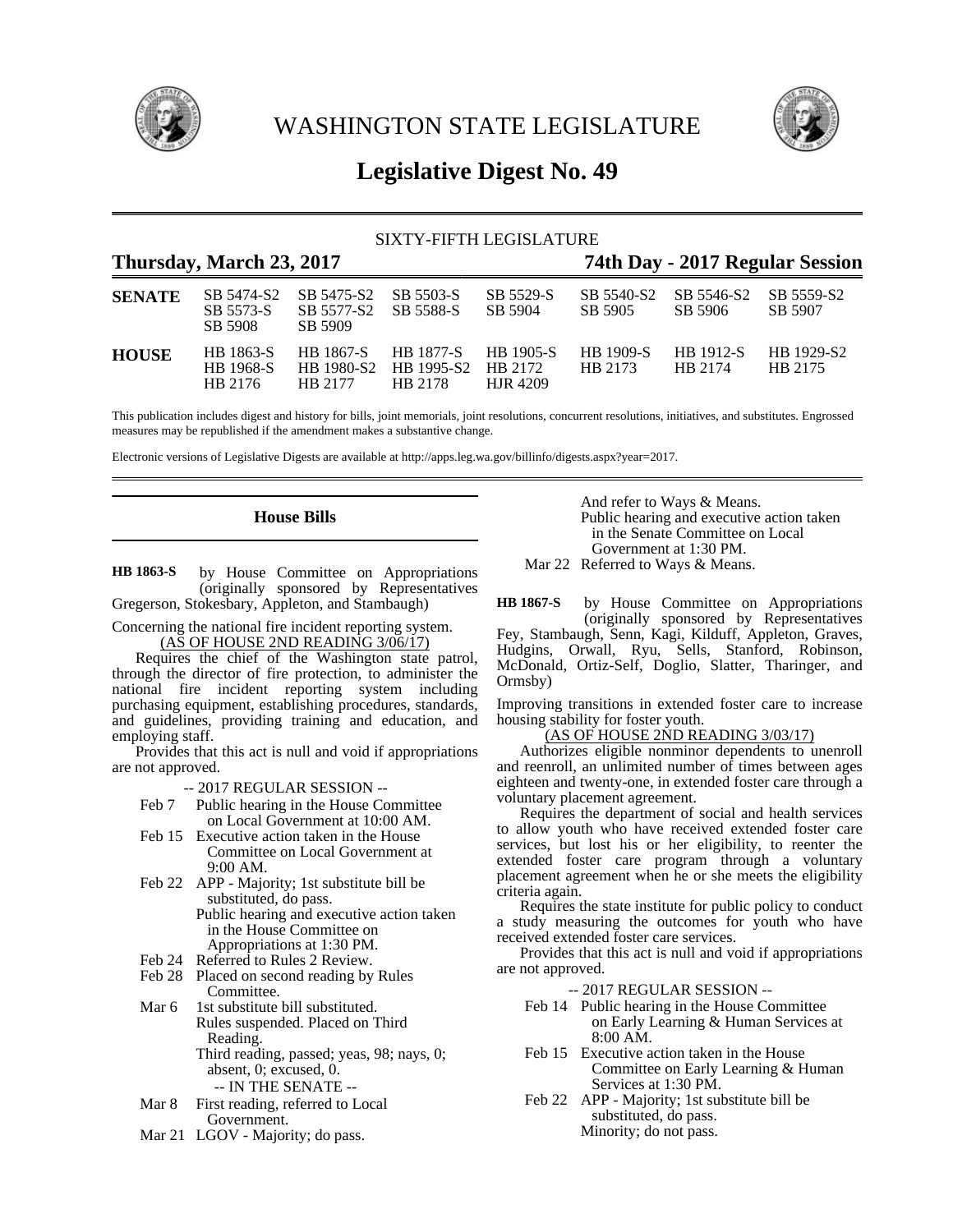|        | Public hearing and executive action taken   |  |  |  |  |
|--------|---------------------------------------------|--|--|--|--|
|        | in the House Committee on                   |  |  |  |  |
|        | Appropriations at 1:30 PM.                  |  |  |  |  |
| Feb 24 | Referred to Rules 2 Review.                 |  |  |  |  |
| Mar 1  | Rules Committee relieved of further         |  |  |  |  |
|        | consideration. Placed on second<br>reading. |  |  |  |  |
| Mar 3  | 1st substitute bill substituted.            |  |  |  |  |
|        | Rules suspended. Placed on Third            |  |  |  |  |
|        | Reading.                                    |  |  |  |  |
|        | Third reading, passed; yeas, 95; nays, 2;   |  |  |  |  |

-- IN THE SENATE -- Mar 7 First reading, referred to Human Services, Mental Health & Housing.

absent, 0; excused, 1.

- Mar 15 Public hearing in the Senate Committee on Human Services and Mental Health & Housing at 1:30 PM.
- Mar 22 Executive session in the Senate Committee on Human Services and Mental Health & Housing at 1:30 PM.
- by House Committee on Transportation (originally sponsored by Representative Stanford) **HB 1877-S**

Concerning the release of driving record abstract information affecting registered tow truck operators.

 $(AS OF HOÜSE$  2ND READING  $3/06/17$ )

Prohibits an abstract driving record furnished to an insurance company from containing information related to actions by registered tow truck operators in the performance of their occupational duties while at the scene of a roadside impound or recovery as long as they are not issued a citation.

-- 2017 REGULAR SESSION --

- Feb 16 Public hearing in the House Committee on Transportation at 3:30 PM.
- Feb 21 TR Majority; 1st substitute bill be substituted, do pass. Executive action taken in the House

Committee on Transportation at 1:30 PM.

- Feb 24 Referred to Rules 2 Review.<br>Mar 3 Rules Committee relieved of
- Rules Committee relieved of further consideration. Placed on second reading.
- Mar 6 1st substitute bill substituted.
	- Rules suspended. Placed on Third Reading.

Third reading, passed; yeas, 98; nays, 0; absent, 0; excused, 0.

- -- IN THE SENATE --
- Mar 8 First reading, referred to Transportation.
- Mar 20 Public hearing in the Senate Committee on Transportation at 3:30 PM.

by House Committee on Transportation (originally sponsored by Representatives Orcutt and Clibborn) **HB 1905-S**

Modifying limitations for certain vessels exempt from the pilotage act.

(AS OF HOUSE 2ND READING 3/02/17)

Authorizes the board of pilotage commissioners to grant an exemption, from certain provisions of the pilotage act, to certain yachts and small passenger vessels if certain conditions are met.

#### -- 2017 REGULAR SESSION --

- Feb 16 Public hearing in the House Committee on Transportation at 3:30 PM.
- Feb 21 TR Majority; 1st substitute bill be substituted, do pass. Executive action taken in the House
	- Committee on Transportation at 1:30 PM.
- Feb 24 Referred to Rules 2 Review.
- Feb 27 Rules Committee relieved of further consideration. Placed on second reading.
- Mar 2 1st substitute bill substituted. Rules suspended. Placed on Third Reading. Third reading, passed; yeas, 98; nays, 0; absent, 0; excused, 0. -- IN THE SENATE --

- Mar 6 First reading, referred to Transportation.
- Mar 13 Public hearing in the Senate Committee on Transportation at 3:30 PM. Mar 14 TRAN - Majority; do pass.
- Executive action taken in the Senate Committee on Transportation at 3:30 PM.
- Mar 16 Passed to Rules Committee for second reading.

by House Committee on Transportation (originally sponsored by Representatives Appleton, Taylor, Ryu, Harmsworth, Condotta, Buys, Goodman, Shea, and Morris) **HB 1909-S**

Authorizing the use of automated license plate recognition systems.

# (DIGEST OF PROPOSED 1ST SUBSTITUTE)

Authorizes the following to use an automated license plate recognition system:  $(\tilde{1})$  A law enforcement agency or parking enforcement agency for locating vehicles on a watch list;

(2) A parking enforcement agency for enforcing time restrictions on parking spaces;

(3) A transportation agency for providing real time traffic information to the public, traffic modeling purposes, and traffic studies such as origin and destination studies, ramp meter efficiencies, and determining construction delays and route use;

(4) A transportation agency for commercial vehicle systems at Washington state patrol enforcement sites and weigh stations; and

 $(5)$  An agency for controlling access to secured areas.

Allows an automated license plate recognition system to be used as a component of a photo toll system or an automated traffic safety camera.

-- 2017 REGULAR SESSION --

- Feb 20 Public hearing in the House Committee on Transportation at 1:30 PM.
- Feb 23 TR Majority; 1st substitute bill be substituted, do pass. Minority; do not pass. Minority; without recommendation.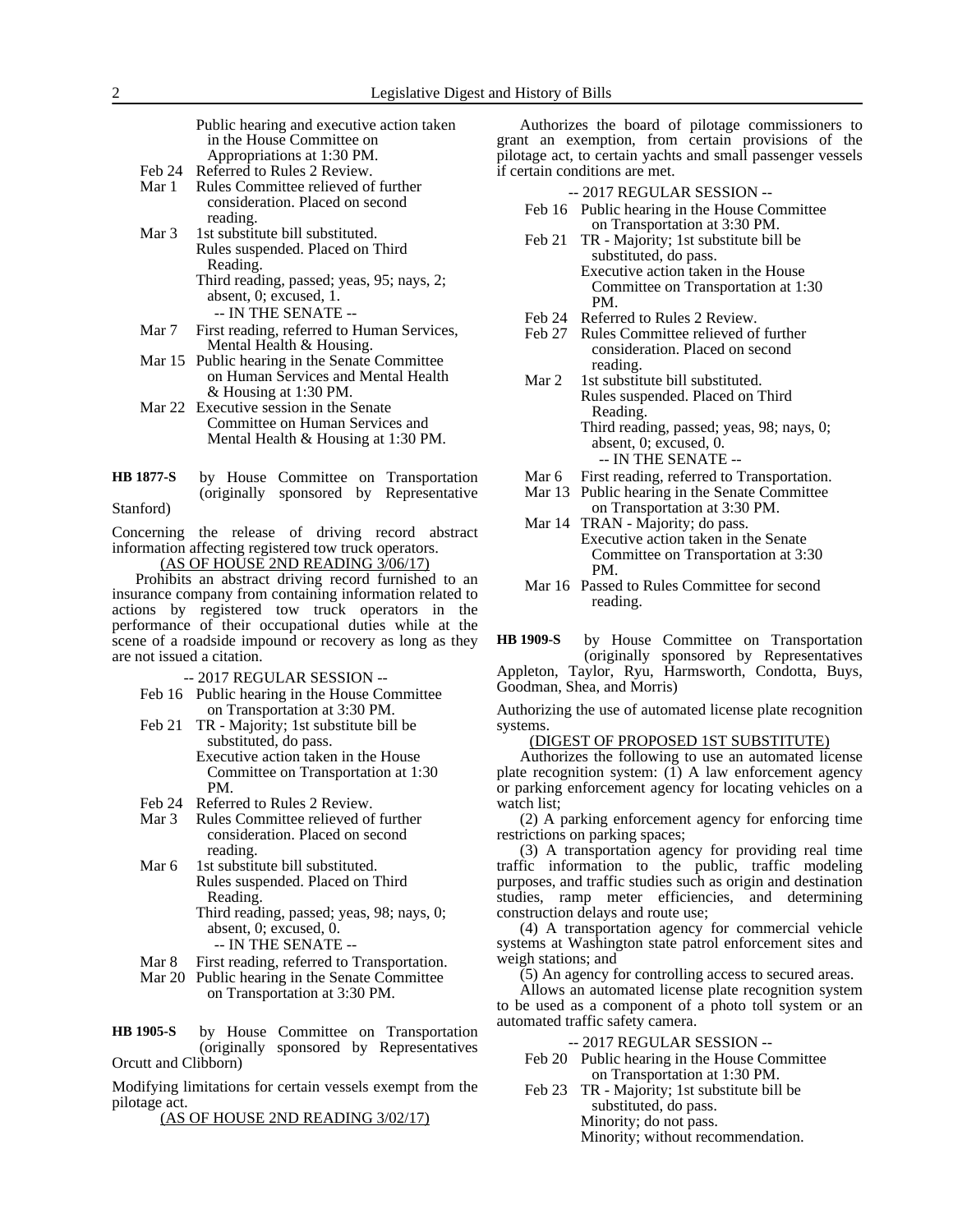Executive action taken in the House Committee on Transportation at 1:30 PM.

Feb 24 Referred to Rules 2 Review.

by House Committee on Capital Budget (originally sponsored by Representatives Ryu, Tarleton, Doglio, and Slatter) **HB 1912-S**

Improving the community economic revitalization board program.

(DIGEST OF PROPOSED 1ST SUBSTITUTE)

Requires the community economic revitalization board to use the outcome-based evaluation reports of the financial assistance provided under chapter 43.160 RCW (economic development--public facilities loans and grants) to develop a strategic plan for the funding appropriated for financing public facilities under chapter 43.160 RCW.

-- 2017 REGULAR SESSION --

- Feb 15 Public hearing in the House Committee on Community Development and Housing & Tribal Affairs at 8:00 AM.
- Feb 16 Executive action taken in the House Committee on Community Development and Housing & Tribal Affairs at 1:30 PM.
- Feb 22 Public hearing in the House Committee on Capital Budget at 8:00 AM.
- Feb 23 CB Majority; 1st substitute bill be substituted, do pass. Minority; do not pass. Executive action taken in the House Committee on Capital Budget at 8:00 AM.
- Feb 24 Referred to Rules 2 Review.<br>Mar 7 Rules Committee relieved of
- Rules Committee relieved of further consideration. Placed on second reading.
- Mar 13 Referred to Rules 2 Consideration.

by House Committee on Appropriations (originally sponsored by Representatives Hudgins, Harmsworth, and Tarleton) **HB 1929-S2**

Concerning independent security testing of state agencies' information technology systems and infrastructure by the military department.

#### (AS OF HOUSE 2ND READING 3/06/17)

Authorizes the office of the state chief information officer to test the security of a state agency's information technology systems and infrastructure to identify and mitigate system vulnerabilities.

Authorizes the state military department to conduct independent security testing of the information security of a private entity operating within the state, or unit of local government of the state, involved in the management of critical infrastructure.

Requires the chief information security officer, the utilities and transportation commission, and the state military department to meet regularly to share information, trends, and best practices regarding information technology systems and infrastructure security.

Provides that this act is null and void if appropriations are not approved.

-- 2017 REGULAR SESSION --

- Feb 14 Public hearing in the House Committee on State Government and Elections & Information Technology at 8:00 AM.
- Feb 15 Executive action taken in the House Committee on State Government and Elections & Information Technology at 1:30 PM.
- Feb 23 APP Majority; 2nd substitute bill be substituted, do pass. Public hearing and executive action taken in the House Committee on Appropriations at 1:30 PM.
- Feb 24 Referred to Rules 2 Review.
- Mar 3 Rules Committee relieved of further consideration. Placed on second reading.
- Mar 6 2nd substitute bill substituted. Rules suspended. Placed on Third Reading. Third reading, passed; yeas, 98; nays, 0; absent, 0; excused, 0. -- IN THE SENATE --
- Mar 8 First reading, referred to State Government.
- Mar 15 Public hearing in the Senate Committee on State Government at 8:00 AM.

by House Committee on Appropriations (originally sponsored by Representatives Jinkins, Schmick, Tharinger, Harris, Bergquist, Vick, Pettigrew, and Holy) **HB 1968-S**

Limiting nursing home direct care payment adjustments to the lowest case mix weights in the reduced physical function groups and authorizing upward adjustments to case mix weights in the cognitive and behavior groups.

### (DIGEST OF PROPOSED 1ST SUBSTITUTE)

Revises the duties of the department of social and health services regarding nursing home direct care payment adjustments in the reduced physical function groups and the cognitive and behavior groups.

Provides that this act is null and void if appropriations are not approved.

-- 2017 REGULAR SESSION --

- Feb 16 Public hearing in the House Committee on Appropriations at 3:30 PM.
- Feb 22 Executive session scheduled, but no action was taken in the House Committee on Appropriations at 1:30 PM.
- Feb 23 Executive session scheduled, but no action was taken in the House Committee on Appropriations at 1:30 PM.
- Feb 24 APP Majority; 1st substitute bill be substituted, do pass. Minority; do not pass. Referred to Rules 2 Review. Executive action taken in the House Committee on Appropriations at 10:00 AM.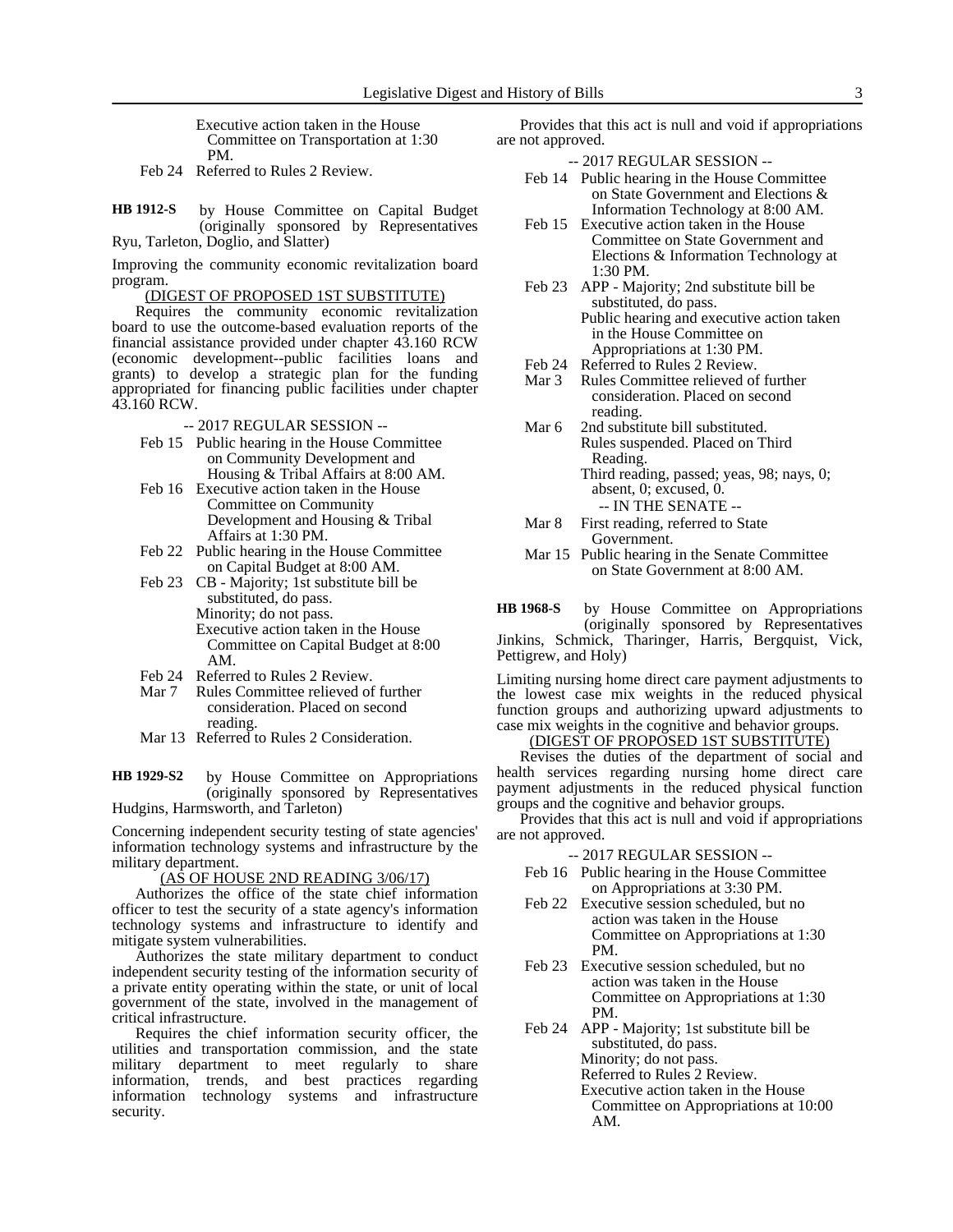by House Committee on Capital Budget (originally sponsored by Representatives Blake, Chapman, Macri, Robinson, Van Werven, Morris, Smith, Haler, J. Walsh, Ryu, Johnson, Stanford, Sells, Ormsby, Frame, Kretz, Dye, Santos, Doglio, Pollet, Tarleton, and Jinkins) **HB 1980-S2**

Creating a low-income home rehabilitation revolving loan program.

(AS OF HOUSE 2ND READING 3/07/17)

Creates the low-income home rehabilitation revolving loan program within the department of commerce.

Requires the department of commerce to contract with rehabilitation agencies to provide home rehabilitation to participating homeowners.

Creates the low-income home rehabilitation revolving loan program account.

-- 2017 REGULAR SESSION --

- Feb 14 Public hearing in the House Committee on Community Development and Housing & Tribal Affairs at 10:00 AM.
- Feb 16 Executive action taken in the House Committee on Community Development and Housing & Tribal Affairs at 1:30 PM.
- Feb 22 Public hearing in the House Committee on Capital Budget at 8:00 AM.
- Feb 23 CB Majority; 2nd substitute bill be substituted, do pass. Executive action taken in the House Committee on Capital Budget at 8:00 AM.
- Feb 24 Referred to Rules 2 Review.
- Mar 6 Rules Committee relieved of further consideration. Placed on second reading.
- Mar 7 2nd substitute bill substituted. Rules suspended. Placed on Third Reading. Third reading, passed; yeas, 95; nays, 2;

absent, 0; excused, 1. -- IN THE SENATE --

- Mar 9 First reading, referred to Human Services, Mental Health & Housing.
- Mar 14 HSMH Majority; do pass with amendment(s). And refer to Ways & Means. Minority; without recommendation. Executive action taken in the Senate Committee on Human Services and Mental Health & Housing at 1:30 PM.
- Mar 16 Referred to Ways & Means.

by House Committee on Capital Budget (originally sponsored by Representatives Pettigrew, Macri, and Santos) **HB 1995-S2**

Concerning the rehabilitation of historic buildings. (DIGEST OF PROPOSED 2ND SUBSTITUTE)

Creates the historic building rehabilitation financing pilot program in the department of commerce.

Requires the department to: (1) Choose a municipality within which to implement the pilot program;

(2) Issue a competitive request for qualifications and quotations;

(3) Select a certified nonprofit community development financial institution to implement the pilot program within the selected municipality; and

(4) Along with the selected financial institution, consult with the department of archaeology and historic preservation to determine which proposed projects involve historically significant buildings and whether the rehabilitation plans for those buildings are consistent with the United States department of the interior's standards for rehabilitation.

Creates the historic building rehabilitation revolving loan fund.

Expires June 30, 2019.

-- 2017 REGULAR SESSION --

- Feb 14 Public hearing in the House Committee on Community Development and Housing & Tribal Affairs at 10:00 AM.
- Feb 15 Executive action taken in the House Committee on Community Development and Housing & Tribal Affairs at 8:00 AM.
- Feb 22 Public hearing in the House Committee on Capital Budget at 8:00 AM.
- Feb 23 CB Majority; 2nd substitute bill be substituted, do pass. Minority; do not pass. Minority; without recommendation. Executive action taken in the House Committee on Capital Budget at 8:00 AM. Feb 24 Referred to Rules 2 Review.

#### by Representative Hudgins **HB 2172**

Concerning independent security testing of state agencies' information technology systems and infrastructure by the military department.

Authorizes the office of the state chief information officer to test the security of a state agency's information technology systems and infrastructure to identify and mitigate system vulnerabilities.

Authorizes the state military department, at the request of the entity involved in the management of critical infrastructure to be tested, to conduct independent security testing of the information security of a private entity operating within this state, or unit of local government of this state, involved in the management of critical infrastructure.

Requires the chief information security officer, the utilities and transportation commission, and the state military department to meet regularly to share information, trends, and best practices regarding information technology systems and infrastructure security.

Provides that this act is null and void if appropriations are not approved.

-- 2017 REGULAR SESSION --

Mar 22 First reading, referred to State

Government, Elections & Information Technology (Not Officially read and referred until adoption of Introduction report).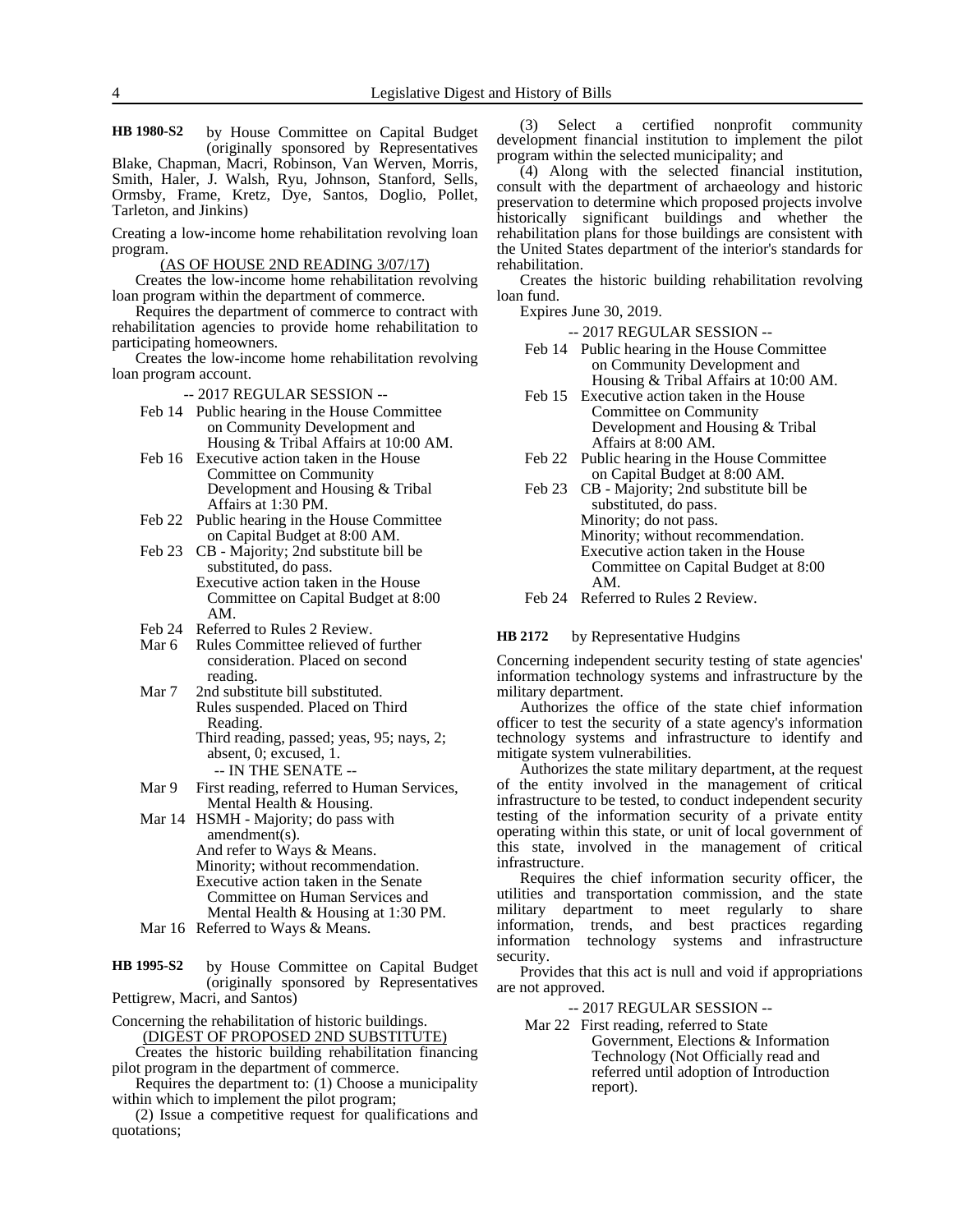by Representatives Hudgins and Koster **HB 2173**

by Representatives Hargrove, Shea, Orcutt, Dent, and Pike **HB 2176**

Addressing ballot drop box accessibility.

Requires a county auditor to: (1) By 2027, establish at least one ballot drop box per thirty thousand registered voters in the county; and

(2) Submit a request with the office of the secretary of state for new ballot drop boxes for the following year.

Authorizes the secretary of state to agree to reimburse the county for the costs of providing new ballot drop boxes or contract with a third party to fulfill the counties' requests.

Authorizes a county auditor to place a ballot drop box at a public school, public library, or fire station.

Declares that the state is responsible for the cost of obtaining, siting, maintaining, and operating ballot drop boxes for all elections.

-- 2017 REGULAR SESSION --

Mar 22 First reading, referred to State

Government, Elections & Information Technology (Not Officially read and referred until adoption of Introduction report).

by Representatives Maycumber, Blake, Buys, Taylor, and Shea **HB 2174**

Making licensed dealer delivery provisions consistent with federal law.

Allows a licensed firearms dealer to deliver a firearm to a purchaser or transferee if three business days have elapsed from the date the licensed dealer requested a background check.

-- 2017 REGULAR SESSION --

- Mar 22 First reading, referred to Judiciary (Not Officially read and referred until adoption of Introduction report).
- by Representatives Maycumber, Blake, Buys, Taylor, and Shea **HB 2175**

Concerning natural resource management activities.

Authorizes the department of fish and wildlife to manage acquired lands using the best available land management techniques, which may include: (1) Issuance or reissuance of grazing leases;

(2) Licenses or approvals to remove firewood;

(3) Issuance of leases for brush picking;

(4) Periodic use of chemical or mechanical means to maintain public and recreational land; and

(5) Issuance of rights-of-way, easements, and use permits to use existing roads in nonresidential areas.

Exempts the use of, or planning for, the specific natural resource management activities of the department of fish and wildlife, mentioned above, from provisions of the state environmental policy act.

-- 2017 REGULAR SESSION --

Mar 22 First reading, referred to Agriculture & Natural Resources (Not Officially read and referred until adoption of Introduction report).

Aligning the issuance of drivers' licenses and identicards with the federal requirements of the REAL ID act.

Provides a process for obtaining a driver's license or identicard that is accepted by the federal government for official purposes.

Requires a driver's license, instruction permit, or identicard to include a statement on the front of the document that states it is not for federal purposes.

Requires the director of the department of licensing to investigate conviction records and pending charges of a current employee of, or prospective employee being considered for, a position with the department who has or will have: (1) The ability to create or modify records of applicants for a federally compliant driver's license; or

(2) The ability to issue a federally compliant driver's license.

Repeals statutes regarding the implementation of and compliance with the federal REAL ID Act of 2005.

-- 2017 REGULAR SESSION --

Mar 22 First reading, referred to Transportation (Not Officially read and referred until adoption of Introduction report).

by Representatives Chapman, Steele, Frame, and Tharinger **HB 2177**

Creating the rural county high employer demand jobs program.

Creates the rural county high employer demand jobs program to: (1) Assist students in obtaining local jobs by earning certificates, associate degrees, or other industryrecognized credentials in high employer demand fields; and

(2) Provide student tuition and required fees for up to forty-five credits or the equivalent of one year of full-time study at a community or technical college located in an eligible county.

Requires the state board for community and technical colleges or the community or technical college located in an eligible county to identify high employer demand fields.

Authorizes the board or the community or technical college to publicize those high employer demand fields as part of existing community outreach efforts.

Requires the office of student financial assistance to: (1) Administer the program and adopt rules necessary to administer the program; and

(2) Award scholarships to students, who meet certain criteria, for an amount equal to the cost of tuition and required fees, less any gift aid received.

-- 2017 REGULAR SESSION --

Mar 22 First reading, referred to Higher Education (Not Officially read and referred until adoption of Introduction report).

by Representatives Buys, Manweller, Maycumber, Taylor, Condotta, Volz, Shea, **HB 2178**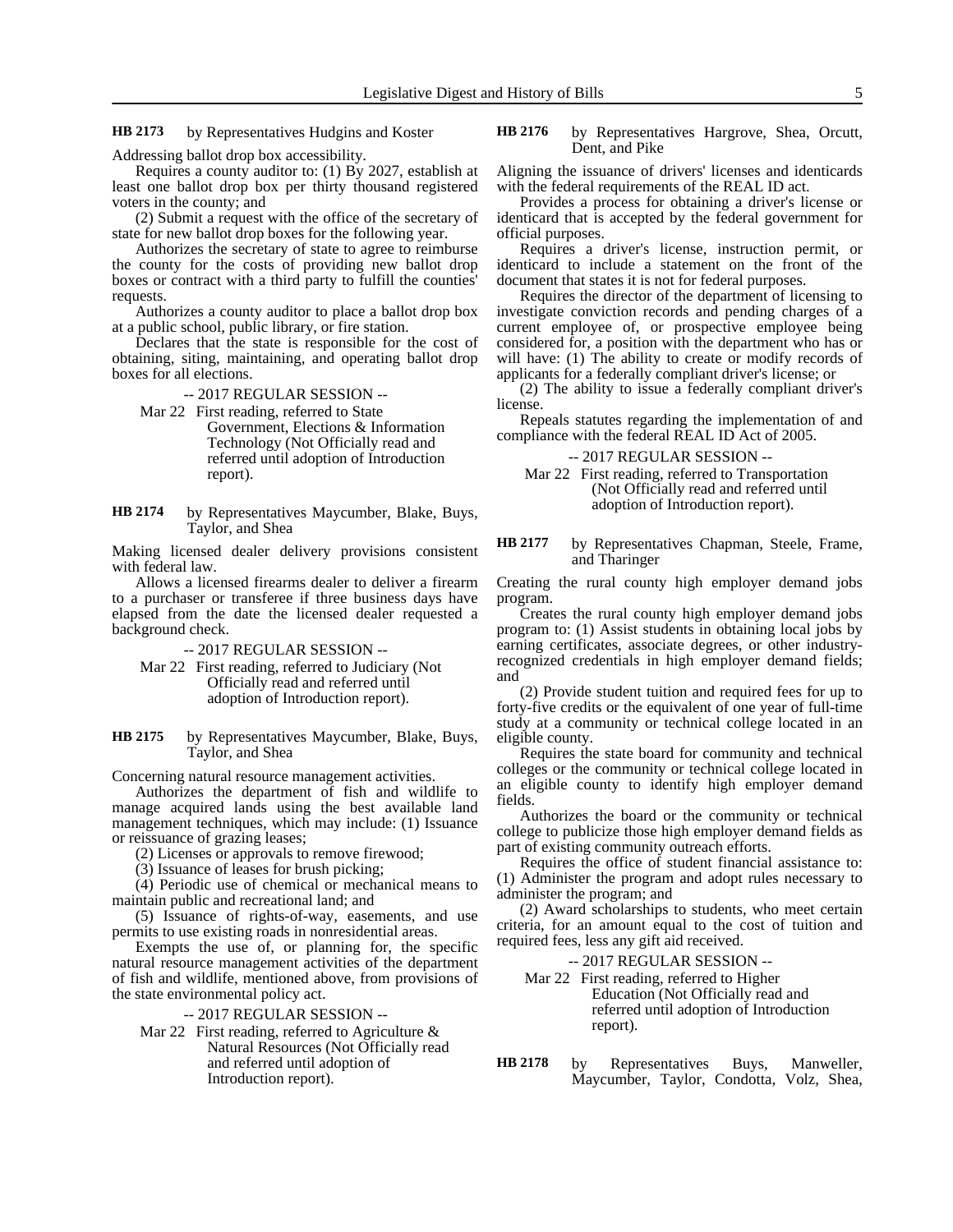Haler, Schmick, Kretz, Dye, Koster, Van Werven, and Dent

Concerning sanctuary from state policies, rules, and statutes.

Establishes the county and city regulatory sanctuary act.

States that a county legislative authority, a metropolitan municipal corporation, or the legislative body of a code city has the power to designate, by ordinance, the county, the municipal corporation, or the code city to be a regulatory sanctuary county, municipal corporation, or code city, as appropriate, and identify within the ordinance which state agency policies, sections of the WAC, and sections of the RCW to which the county, the municipal corporation, or the code city, as appropriate, has granted itself and its people sanctuary.

Prohibits a state or local agency or state court from compelling a person acting within a regulatory sanctuary county, municipal corporation, or code city to comply with the enumerated provisions of law in the ordinance designating the county, municipal corporation, or code city to be a regulatory sanctuary county, municipal corporation, or code city.

-- 2017 REGULAR SESSION --

Mar 22 First reading, referred to Local Government (Not Officially read and referred until adoption of Introduction report).

### **House Joint Resolutions**

by Representatives Young, Shea, Taylor, and Volz **HJR 4209**

Requiring a balanced budget.

Proposes an amendment to the state Constitution requiring a balanced budget.

-- 2017 REGULAR SESSION --

Mar 22 First reading, referred to Appropriations (Not Officially read and referred until adoption of Introduction report).

### **Senate Bills**

by Senate Committee on Ways & Means (originally sponsored by Senator Pearson) **SB 5474-S2**

Initiating proactive steps to address elk hoof disease. (AS OF SENATE 2ND READING 3/01/17)

Requires the rules of the department of fish and wildlife to prohibit a person from translocating a live elk from an area with elk affected by hoof disease to any other location except consistent with a process developed by the department for translocation for monitoring or hoof disease management purposes.

Designates Washington State University college of veterinary medicine as the state lead in developing a program to monitor and assess causes of and potential solutions for elk hoof disease and requires the college to

establish an elk monitoring system in southwest Washington in order to carry out this mission.

- -- 2017 REGULAR SESSION -- Feb 7 Public hearing in the Senate Committee
- on Natural Resources & Parks at 1:30 PM.
- Feb 14 Executive action taken in the Senate Committee on Natural Resources & Parks at 1:30 PM.
- Feb 21 Public hearing in the Senate Committee on Ways & Means at 1:30 PM.
- Feb 23 WM Majority; 2nd substitute bill be substituted, do pass. Executive action taken in the Senate Committee on Ways & Means at 1:30 PM.
- Feb 24 Passed to Rules Committee for second reading.
- Feb 28 Placed on second reading by Rules Committee.
- Mar 1 2nd substitute bill substituted. Rules suspended. Placed on Third Reading.

Third reading, passed; yeas, 49; nays, 0; absent, 0; excused, 0. -- IN THE HOUSE --

- Mar 3 First reading, referred to Agriculture  $\&$ Natural Resources (Not Officially read and referred until adoption of Introduction report).
- Mar 15 Public hearing in the House Committee on Agriculture & Natural Resources at 8:00 AM.
- Mar 22 Executive action taken in the House Committee on Agriculture & Natural Resources at 8:00 AM.

by Senate Committee on Ways & Means (originally sponsored by Senators Brown, Baumgartner, Rivers, Takko, King, Sheldon, Bailey, Ericksen, Angel, Honeyford, Miloscia, Becker, Braun, Hobbs, and Schoesler) **SB 5475-S2**

Providing a business and occupation tax exemption for manufacturers of small modular reactors.

(AS OF SENATE 2ND READING 3/07/17)

Exempts the following from business and occupation taxes: A person engaging in the business of manufacturing small modular reactors or making sales at wholesale or retail of small modular reactors manufactured by that person.

-- 2017 REGULAR SESSION --

- Feb 9 Public hearing, executive action taken in the Senate Committee on Energy, and Environment & Telecommunications at 10:00 AM.
- Feb 21 Public hearing in the Senate Committee on Ways & Means at 1:30 PM.
- Feb 23 WM Majority; 2nd substitute bill be substituted, do pass. Minority; do not pass.

Executive action taken in the Senate Committee on Ways & Means at 1:30 PM.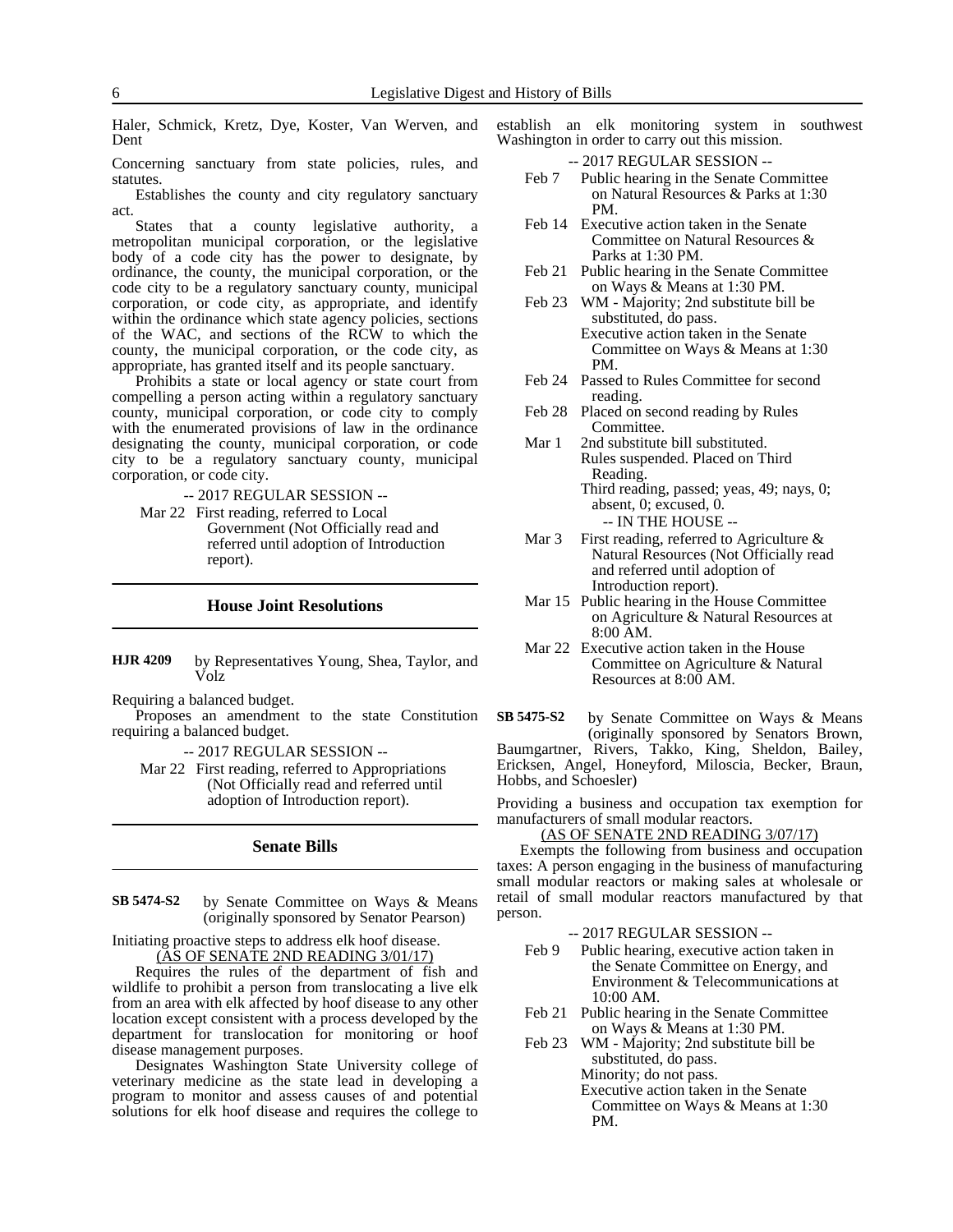- Feb 24 Passed to Rules Committee for second reading.
- Mar 1 Placed on second reading by Rules Committee.
- Mar 7 2nd substitute bill substituted. Rules suspended. Placed on Third Reading. Third reading, passed; yeas, 27; nays, 22; absent, 0; excused, 0.

-- IN THE HOUSE -- Mar 9 First reading, referred to Technology &

Economic Development (Not Officially read and referred until adoption of Introduction report).

by Senate Committee on Transportation (originally sponsored by Senators Baumgartner, Keiser, Fortunato, Darneille, and Saldaña) **SB 5503-S**

Requiring safety belts on school buses.

(DIGEST OF PROPOSED 1ST SUBSTITUTE)

Requires school buses that are purchased after the effective date of this act to provide safety belts for use by each person riding the bus.

Requires the safety belts to be of a design to provide a lap belt for pelvic restraint and a shoulder belt to restrain upper torso movement.

-- 2017 REGULAR SESSION --

- Feb 7 Public hearing in the Senate Committee on Transportation at 3:30 PM.
- Feb 23 TRAN Majority; 1st substitute bill be substituted, do pass. And refer to Ways & Means. Minority; do not pass. Executive action taken in the Senate Committee on Transportation at 1:30 PM.
- Feb 24 Referred to Ways & Means.

by Senate Committee on Ways & Means (originally sponsored by Senators Rolfes, Walsh, Fain, Frockt, Zeiger, Hunt, and Kuderer) **SB 5529-S**

Concerning dual language in early learning and K-12 education.

(DIGEST OF PROPOSED 1ST SUBSTITUTE)

Creates the K-12 dual language grant program to grow capacity for high quality dual language learning in the common schools and in state-tribal compact schools.

Requires the office of the superintendent of public instruction to develop and administer the grant program.

Creates the grow your own bilingual educator grant program to support and recruit talented teachers who are invested in their communities, can diversify the educator workforce, and fill the bilingual teacher shortage.

Requires the professional educator standards board to develop and administer the grant program.

Creates the early learning dual language grant program to grow capacity for high quality dual language learning in the early childhood education and assistance program in order to better meet the needs of English language learner students.

Requires the department of early learning to develop and administer the grant program.

Provides a July 1, 2020, expiration date for the three newly created grant programs.

Provides that this act is null and void if appropriations are not approved.

- -- 2017 REGULAR SESSION --
- Feb 14 Public hearing in the Senate Committee on Early Learning & K-12 Education at 1:30 PM.
- Feb 16 Executive action taken in the Senate Committee on Early Learning & K-12 Education at 1:30 PM.
- Feb 22 Public hearing in the Senate Committee on Ways & Means at 1:30 PM.
- Feb 24 WM Majority; 1st substitute bill be substituted, do pass. Passed to Rules Committee for second reading. Executive action taken in the Senate Committee on Ways & Means at 11:00 AM.
- Feb 28 Placed on second reading by Rules Committee.
- Mar 17 Senate Rules "X" file.

by Senate Committee on Ways & Means (originally sponsored by Senators Walsh, Darneille, Rivers, Braun, and Keiser) **SB 5540-S2**

Creating an oral health pilot program for adults with diabetes and pregnant women.

(AS OF SENATE 2ND READING 3/01/17)

Requires the state health care authority to begin a three-year statewide pilot program, named oral health connections, with the Washington dental service foundation to test enhanced dental benefits for medicaid apple health adults with diabetes and pregnant women. Expires June 30, 2022.

-- 2017 REGULAR SESSION --

- Feb 14 Public hearing in the Senate Committee on Health Care at 10:00 AM.
- Feb 16 Executive action taken in the Senate Committee on Health Care at 10:00 AM.
- Feb 21 Public hearing in the Senate Committee on Ways & Means at 1:30 PM.
- Feb 23 WM Majority; 2nd substitute bill be substituted, do pass. Executive action taken in the Senate Committee on Ways & Means at 1:30
- Feb 24 Passed to Rules Committee for second reading.
- Feb 28 Placed on second reading by Rules Committee.

PM.

Mar 1 2nd substitute bill substituted. Rules suspended. Placed on Third Reading.

Third reading, passed; yeas, 49; nays, 0; absent, 0; excused, 0. -- IN THE HOUSE --

Mar 3 First reading, referred to Health Care & Wellness (Not Officially read and referred until adoption of Introduction report).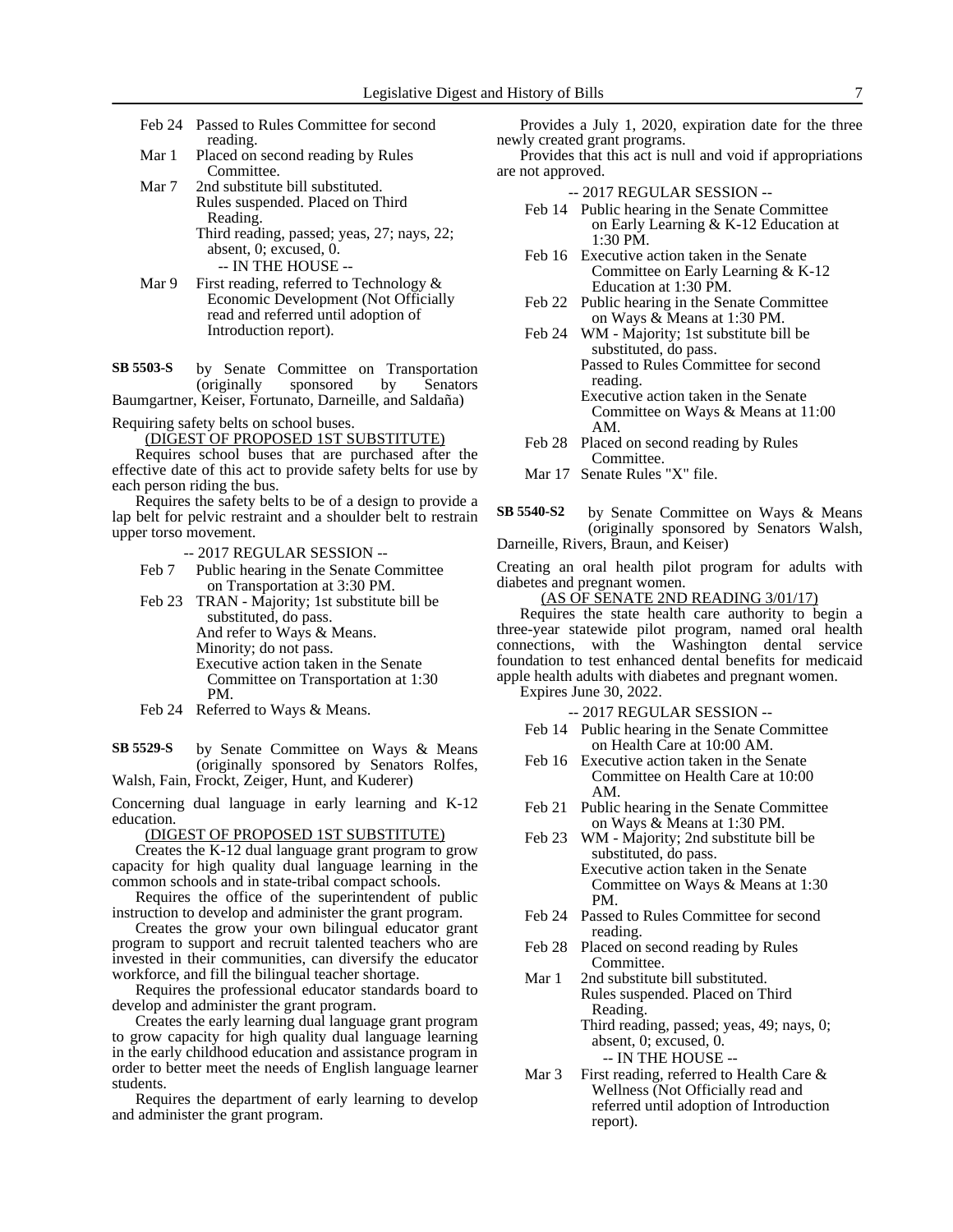Mar 15 Public hearing in the House Committee on Health Care & Wellness at 1:30 PM.

Mar 22 Executive action taken in the House Committee on Health Care & Wellness at 1:30 PM.

by Senate Committee on Ways & Means (originally sponsored by Senators Hawkins, McCoy, Fortunato, Pearson, Braun, Sheldon, Rivers, and O'Ban) **SB 5546-S2**

Concerning proactively addressing wildfire risk by creating a forest health treatment assessment.

(AS OF SENATE 2ND READING 3/01/17)

Requires the department of natural resources to: (1) Establish a forest health assessment and treatment framework designed to proactively and systematically address the forest health issues facing the state;

(2) Use the framework to assess and treat acreage in an incremental fashion each biennium;

(3) Identify and assess two hundred thousand acres of fire prone lands and communities that are in need of forest health treatment; and

(4) Establish a forest health advisory committee to assist in developing and implementing the framework.

-- 2017 REGULAR SESSION --

- Feb 9 Public hearing in the Senate Committee on Natural Resources & Parks at 1:30 PM.
- Feb 14 Executive action taken in the Senate Committee on Natural Resources & Parks at 1:30 PM.
- Feb 21 Public hearing in the Senate Committee on Ways & Means at 1:30 PM.
- Feb 23 WM Majority; 2nd substitute bill be substituted, do pass. Executive action taken in the Senate Committee on Ways & Means at 1:30 PM.
- Feb 24 Passed to Rules Committee for second reading.
- Feb 28 Placed on second reading by Rules Committee.
- Mar 1 2nd substitute bill substituted. Rules suspended. Placed on Third Reading. Third reading, passed; yeas, 49; nays, 0;

absent, 0; excused, 0. -- IN THE HOUSE --

- Mar 3 First reading, referred to Agriculture & Natural Resources (Not Officially read and referred until adoption of Introduction report).
- Mar 16 Public hearing in the House Committee on Agriculture & Natural Resources at 1:30 PM.
- Mar 23 Scheduled for executive session in the House Committee on Agriculture & Natural Resources at 1:30 PM. (Subject to change)
- by Senate Committee on Ways & Means (originally sponsored by Senators **SB 5559-S2**

Darneille, Saldaña, Hasegawa, Wellman, Cleveland, Palumbo, Keiser, McCoy, Chase, and Kuderer)

Implementing a vulnerable youth guardianship program. (DIGEST OF PROPOSED 2ND SUBSTITUTE)

Authorizes a vulnerable youth to petition the court to have a vulnerable youth guardianship established for him or her by filing a petition in juvenile court.

Gives jurisdiction to the juvenile division of superior courts to appoint a guardian for a consenting vulnerable youth who has been abandoned, neglected, or abused by one or both parents, or for whom the court determines that a guardian is otherwise necessary as one or both parents cannot adequately provide for the youth such that the youth risks physical or psychological harm if returned to the youth's home.

Requires the Washington state task force against the trafficking of persons to: (1) Deliver an evaluation of the vulnerable youth guardianship program to the legislature; and

(2) In its evaluation, determine whether a vulnerable youth advocate interview is necessary before a vulnerable youth guardianship is granted.

- -- 2017 REGULAR SESSION --
- Feb 6 Public hearing in the Senate Committee on Human Services and Mental Health & Housing at 1:30 PM.
- Feb 14 Executive action taken in the Senate Committee on Human Services and Mental Health & Housing at 1:30 PM.
- Feb 22 Public hearing in the Senate Committee on Ways & Means at 1:30 PM.
- Feb 24 WM Majority; 2nd substitute bill be substituted, do pass. Passed to Rules Committee for second reading.

Executive action taken in the Senate Committee on Ways & Means at 11:00 AM.

- Feb 28 Placed on second reading by Rules Committee.
- Mar 17 Senate Rules "X" file.

by Senate Committee on State Government (originally sponsored by Senators McCoy, Hunt, and Miloscia; by request of Office of the Chief Information Officer) **SB 5573-S**

Increasing membership of the state interoperability executive committee and foster radio system interoperability.

(AS OF SENATE 2ND READING 3/06/17)

Changes the composition of the state interoperability executive committee.

- -- 2017 REGULAR SESSION --
- Feb 10 Public hearing in the Senate Committee on State Government at 8:00 AM.
- Feb 17 SGOV Majority; 1st substitute bill be substituted, do pass. Passed to Rules Committee for second

reading. Executive action taken in the Senate Committee on State Government at 8:00 AM.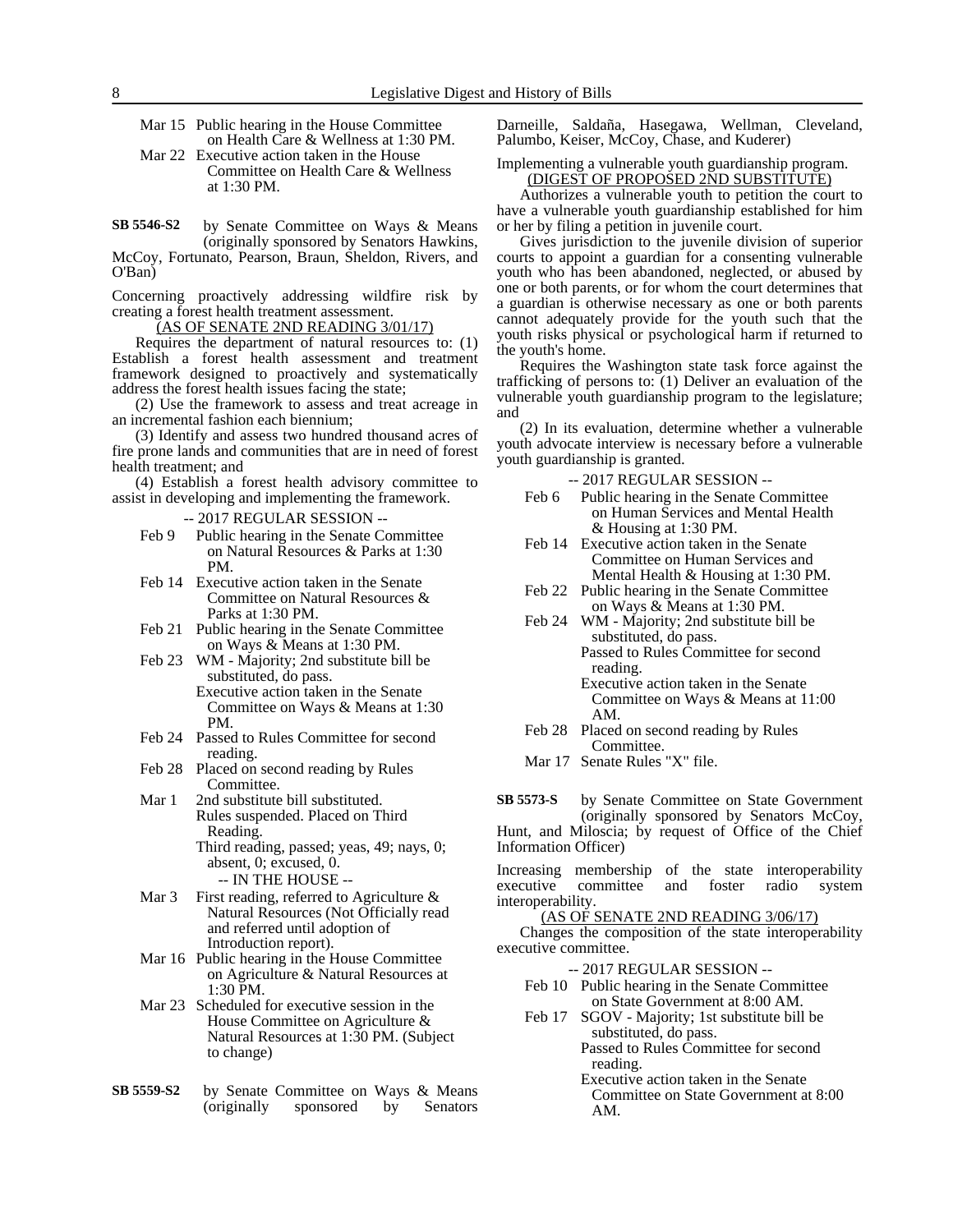Mar 1 Placed on second reading by Rules Committee.

- Mar 6 1st substitute bill substituted. Rules suspended. Placed on Third Reading. Third reading, passed; yeas, 49; nays, 0; absent, 0; excused, 0.
- -- IN THE HOUSE -- Mar 8 First reading, referred to State Government, Elections & Information Technology (Not Officially read and referred until adoption of Introduction report).
- Mar 17 Public hearing, executive session in the House Committee on State Government, and Elections & Information Technology at 10:00 AM.
- Mar 21 Executive session scheduled, but no action was taken in the House Committee on State Government, Elections & Information Technology at 9:00 AM.
- Mar 22 Executive session scheduled, but no action was taken in the House Committee on State Government, Elections & Information Technology at 1:30 PM.
- Mar 24 Scheduled for executive session in the House Committee on State Government and Elections & Information Technology at 10:00 AM. (Subject to change)
- by Senate Committee on Ways & Means (originally sponsored by Senators Conway and Keiser) **SB 5577-S2**

Concerning the rights and obligations associated with incapacitated persons and other vulnerable adults.

(AS OF SENATE 2ND READING 3/03/17)

Prohibits a guardian or limited guardian from restricting an incapacitated person's or other vulnerable adult's right to communicate, visit, interact, or otherwise associate with persons of the incapacitated person's or vulnerable adult's choosing.

Requires a guardian or limited guardian of an incapacitated person to inform certain persons, within five days, after the incapacitated person: (1) Makes a change in residence;

(2) Has been admitted to a medical facility for emergency or acute care; or

 $(3)$  Dies.

Requires the office of public guardianship, in partnership with the office of the state long-term care ombuds, to develop and offer training targeted to the legal community and persons working in long-term care facilities.

-- 2017 REGULAR SESSION --

- Feb 6 Public hearing in the Senate Committee on Human Services and Mental Health & Housing at 1:30 PM.
- Feb 14 Executive action taken in the Senate Committee on Human Services and Mental Health & Housing at 1:30 PM.
- Feb 20 Public hearing in the Senate Committee on Ways & Means at 1:30 PM.
- Feb 21 WM Majority; 2nd substitute bill be substituted, do pass. Executive action taken in the Senate Committee on Ways & Means at 1:30 PM.
- Feb 23 Passed to Rules Committee for second reading.
- Mar 1 Placed on second reading by Rules Committee.
- Mar 3 2nd substitute bill substituted. Rules suspended. Placed on Third Reading. Third reading, passed; yeas, 47; nays, 0; absent, 0; excused, 2.
	- -- IN THE HOUSE --
- Mar 6 First reading, referred to Judiciary (Not Officially read and referred until adoption of Introduction report).
- Mar 22 Public hearing in the House Committee on Judiciary at 8:00 AM.
- Mar 23 Scheduled for executive session in the House Committee on Judiciary at 1:30 PM. (Subject to change)
- by Senate Committee on Ways & Means (originally sponsored by Senators Hasegawa, Saldaña, Chase, Darneille, Schoesler, McCoy, Hobbs, Pedersen, Keiser, Hunt, Rolfes, Kuderer, Conway, and Frockt) **SB 5588-S**

Developing information concerning racial disproportionality.

(DIGEST OF PROPOSED 1ST SUBSTITUTE)

Requires the caseload forecast council to: (1) Before a legislative session, prepare and submit to the legislature a general disproportionality report; and

(2) Establish a procedure for the provision of racial and ethnic impact statements on the effect that legislative bills and resolutions modifying adult felony sentencing will have on racial and ethnic minority groups including the racial and ethnic composition of the criminal justice system.

Authorizes the caseload forecast council to: (1) Work in cooperation with certain entities to assist in the development of racial impact statements; and

(2) Request from certain entities, data, information, and data processing assistance as it may need to accomplish its duties and requires these services to be provided without charge to the council.

Requires the minority and justice commission, in consultation with the sentencing guidelines commission, to conduct an evaluation of the implementation of this act and submit a report to the appropriate legislative committees.

-- 2017 REGULAR SESSION --

- Feb 22 Public hearing in the Senate Committee on Ways & Means at 1:30 PM.
- Feb 24 WM Majority; 1st substitute bill be substituted, do pass. Passed to Rules Committee for second

reading.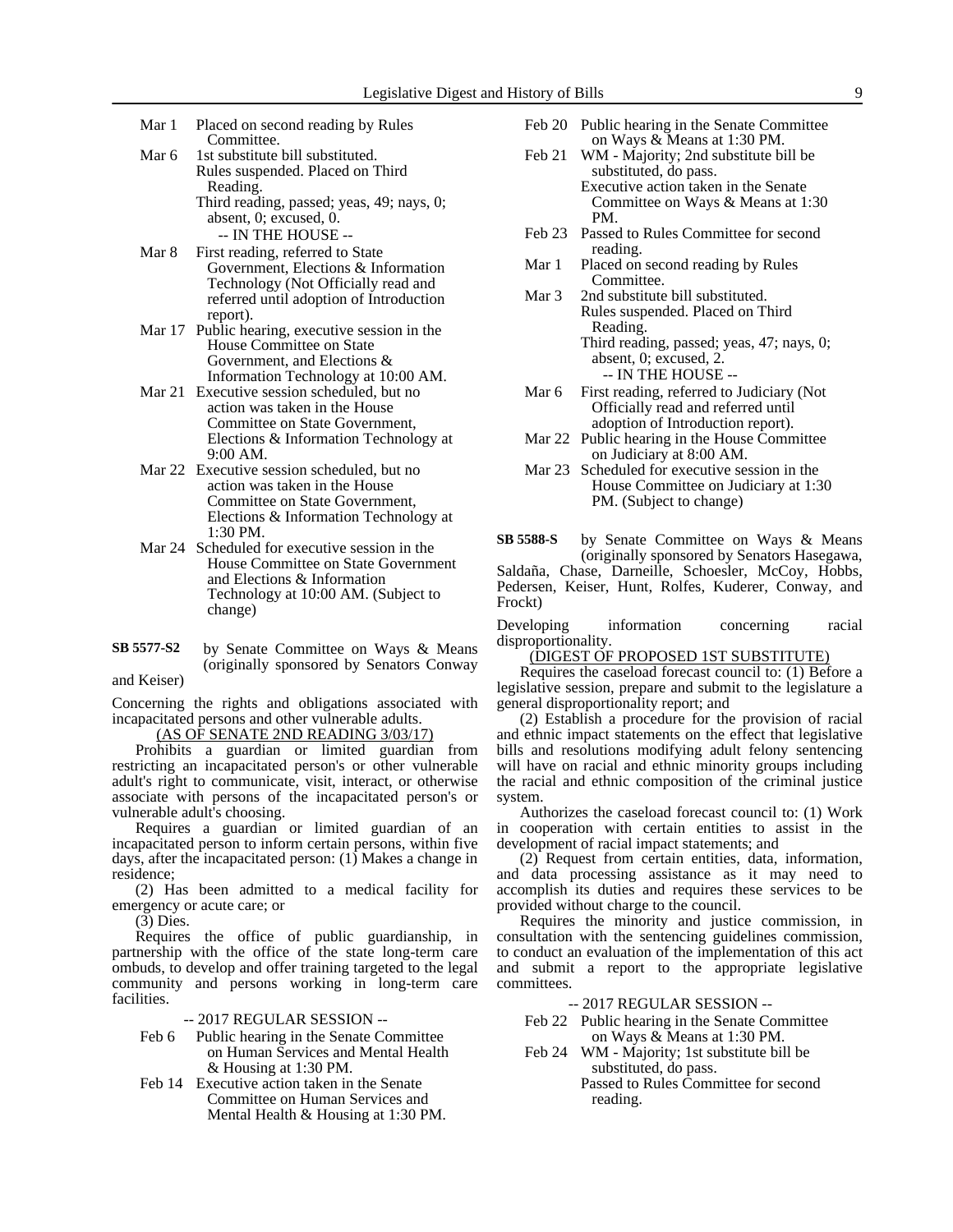Executive action taken in the Senate Committee on Ways & Means at 11:00 AM.

Mar 1 Placed on second reading by Rules Committee.

Mar 17 Senate Rules "X" file.

#### by Senators Braun and Brown **SB 5904**

Concerning convicted persons.

Modifies provisions with regard to: Crimes against vulnerable persons; seriousness level of crimes; driving under the influence; community custody--concurrent; community custody--motor vehicle offense pilot; community custody--good time; community custody--jail offenders; habitual property offenders; identicards for persons released from department of corrections; driving while license suspended; drug grid changes; first-time offender waiver; domestic violence; and vacation of a record of domestic violence.

Creates the crimes of theft from a vulnerable adult in the first degree and second degree.

Creates the vulnerable adult advocacy team to coordinate a multidisciplinary process, in compliance with this act, for preventing, identifying, investigating, prosecuting, and providing services related to abuse, neglect, or financial exploitation of vulnerable adults.

Requires the department of corrections to recalculate the scheduled end dates for terms of community custody, community supervision, and community placement so they run concurrently to previously imposed sentences of community custody, community supervision, community placement, probation, and parole.

Creates a pilot program for the supervision of offenders convicted of felonies relating to the theft or taking of a motor vehicle.

Enhances the courts' discretion to more appropriately sentence habitual property offenders with significant histories of burglary and theft.

Requires the department of corrections, working in conjunction with the department of licensing, to create and implement an identicard program to provide offenders released within the state a state-issued identicard.

Requires the administrative office of the courts, through the Washington state gender and justice commission of the supreme court, to convene a work group to address the issue of domestic violence perpetrator treatment and the role of certified perpetrator treatment programs in holding domestic violence perpetrators accountable.

Creates the Washington domestic violence risk assessment work group to study how and when risk assessment can best be used to improve the response to domestic violence offenders and victims and find effective strategies to reduce domestic violence homicides, serious injuries, and recidivism that are a result of domestic violence incidents in the state.

#### -- 2017 REGULAR SESSION --

Mar 22 First reading, referred to Law & Justice.

#### by Senators Hobbs, Wellman, Conway, Darneille, Mullet, and Keiser **SB 5905**

Concerning taxpayer relief for persons subject to a motor vehicle excise tax imposed by a regional transit authority.

Requires a motor vehicle excise tax imposed by a regional transit authority after July 15, 2015, to comply with chapter 82.44 RCW (motor vehicle excise tax provisions) as it existed on January 1, 1996, until December 31st of the year in which the regional transit authority repays bond debt to which the tax was pledged before July 15, 2015, only to the extent necessary to repay bond debt incurred before January 1, 2017.

Requires the tax to comply with chapter 82.44 RCW as it existed on the date the tax was approved by voters, with respect to bond debt incurred on or after January 1, 2017, and to which the tax is pledged.

### -- 2017 REGULAR SESSION --

Mar 22 First reading, referred to Transportation.

by Senators Saldaña, Palumbo, Wellman, Liias, Hobbs, Conway, Darneille, and Keiser **SB 5906**

Establishing a regional transit authority rebate program for low-income individuals.

Authorizes a regional transit authority, that includes a county with a population of more than 1.5 million, to establish a rebate program to provide rebates of up to forty percent of the motor vehicle excise tax or property tax, or both, paid by a low-income individual.

### -- 2017 REGULAR SESSION --

Mar 22 First reading, referred to Transportation.

#### by Senators Liias, Hobbs, Palumbo, Darneille, Wellman, Saldaña, Mullet, and Keiser **SB 5907**

Prioritizing transit agency integration for regional mobility grants in counties with a population of seven hundred thousand or more.

Requires transit agencies located in counties with a population of seven hundred thousand or more that border Puget Sound to, beginning in 2020, be able to demonstrate reasonable progress, as determined by the department of transportation, in integrating service with the regional transit authority located in the same county in order to be eligible for grants from the regional mobility grant program.

-- 2017 REGULAR SESSION --

Mar 22 First reading, referred to Transportation.

#### by Senators Palumbo, Mullet, Hobbs, Liias, Darneille, and Keiser **SB 5908**

Requiring a taxpayer accountability statement to be included with regional transit authority motor vehicle excise taxes.

Requires a regional transit authority that includes a county with a population of more than 1.5 million to, if it contracts for the collection of a tax authorized by RCW 81.104.160 (motor vehicle excise tax for regional authorities; sales and use tax on car rentals), require the inclusion of a taxpayer accountability statement when notification is sent to a person regarding the amount of that tax.

-- 2017 REGULAR SESSION --

Mar 22 First reading, referred to Transportation.